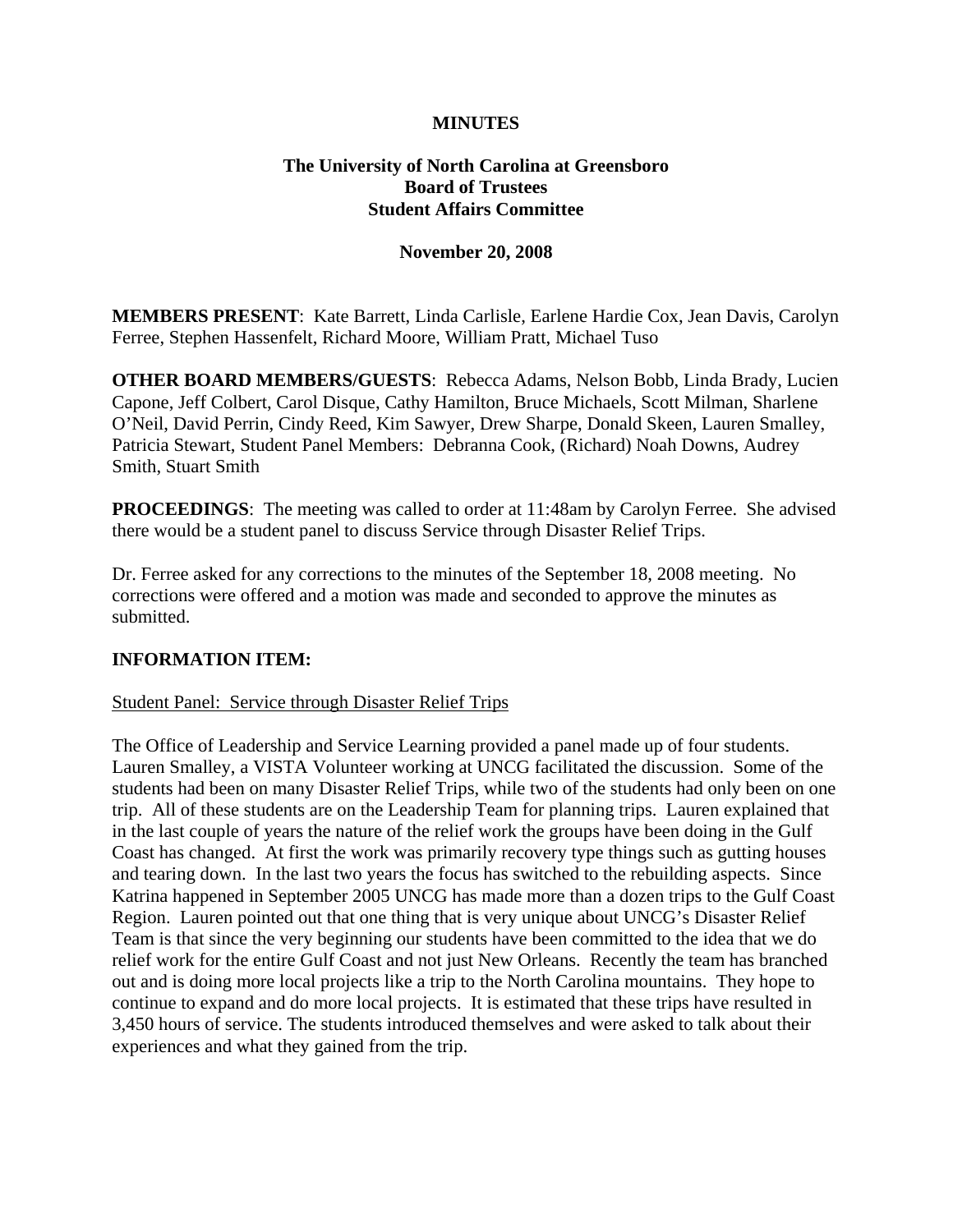The better measure of these trips is in student experiences and stories. Stuart Smith has been on nine Gulf Coast Relief trips since December 2005 and hopes to continue to go on these trips. He stated that, "It's become a part of me". Noah Downs has been on one Gulf Coast trip and says that he will continue to spend his breaks going on more trips to help others. He went on the trip not knowing what to expect. What he saw was extremely shocking to him. He stated the people there care about their families, loved ones, and neighbors, not material things. There is a real sense of community there and love for one another. Audrey Smith went on her trip to New Orleans a year and a half after Katrina happened. She was also very shocked at the devastation and what she saw. Audrey came away with a different perspective and new sense of self. She also wants to commit to more service. She was amazed by the generosity of the people and stated it was unlike anything she had ever experienced. She stated the trips are important and they do matter. Debranna Cook went to Sparta in the North Carolina mountains for her trip. She worked with the American Red Cross to rebuild a food bank. She noted that everyone was very friendly and glad they were there to help out. She enjoyed the trip and helping the people. The trip taught her to see things differently.

Following the discussion Lauren asked if there were any questions.

Kate Barrett asked if any of the students had seen the movie, "Troubled Waters" about Katrina and their comments. Noah had seen it and there was discussion between the two of them concerning the movie.

Linda Carlisle wanted to know how many students have participated in Relief Trips and how they are funded. Cathy Hamilton advised that over 200 students have been on the trips. Students generally pay for the trips themselves. The trips are subsidized in part by the Vice Chancellor of Student Affairs. Until this year the students paid \$150.00 each for the entire week, which included everything. This year the cost has increased to \$200.00 per week because they are no longer housed free. She stated the December 2008 trip will have to be subsidized by \$2600.00 at that rate.

Kate Barrett wanted to know who was responsible for the students while they are on these trips. Cathy Hamilton informed her that a Faculty or Staff person goes on each of these trips.

Linda Carlisle thanked the students for going out into the world and learning about it before they had to.

# **INFORMATION ITEM:**

#### Update on Board of Governors Report on Intercollegiate Athletics (Bobb)

Nelson Bobb attended the meeting to update the Board of Trustees on the report that he discussed at the September 2008 meeting. The report was to go to the Board of Governors but did not reach them because it has been inconsistently received across the UNC campuses. Chancellor Brady requested Mr. Bobb share the draft document with the Board. He stated that when he made the presentation in September 2008 it was incomplete.